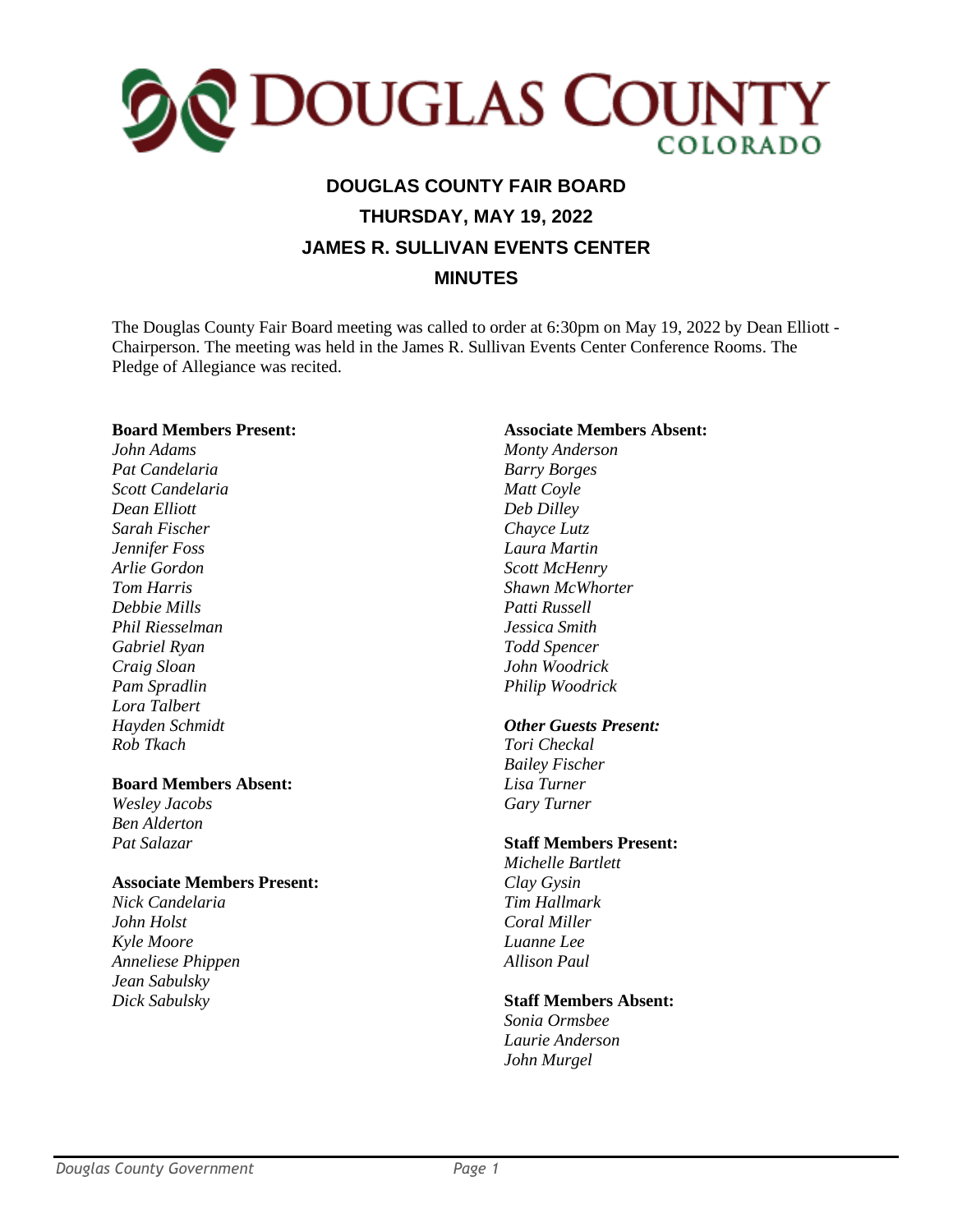# **6:30 PM CALL TO ORDER, PLEDGE OF ALLEGIANCE**

#### **Public Meeting**

No Public Comment

## **Approval of Last Meeting Minutes**

Phil motioned to approve, and Pat seconded

#### **Consent Agenda**

John Adams motioned to approve the consent agenda; Gabe seconded

## **Admin**

- Terry with Forever Yours will take photos again
- Event Planning Worksheets are being emailed to committee chairs. Due in June
- Button up shirts will be passed out at June Fair Board meeting
- Concessionaire in Kirk Hall will serve workday lunch

## **Entertainment**

- The contracts for Axe Women and the petting zoo have been signed.
- The Committee agreed that an increase budget request is needed for 2023 to cover two weekends.
- The layout for Old West Town is being finalized incorporating both the buildings and vendors.

#### **Executive**

- 2023 budget requests are due in June from all Committees
- Rodeo Committee recommended a price increase for Hometown Rodeo entries due to increase in stock and freight fees. After much discussion, the Committee will work with the Foundation to see if they can cover some of the additional cost. The Committee will come back next month with a new recommendation.
- Fair Board officer positions will hold elections in June. Pam Spradlin will not be seeking reelection for Secretary
- Currently waiting to hear from Colorado State Agriculture on June 30th to know how to proceed with Poultry. Committee is coming up with alternative plans should Poultry not be allowed for 2022.

#### **Guest Services**

- Booth space has been secured at 6 local Farmers Market dates before Fair
- Sign Up Genius Link is live and will be emailed out and posted next week
- The Committee recommends Gary and Lisa Turner as Associate Members of the Fair Board

#### **Livestock Sale**

• Fair Entry is being tested for Mock Sale training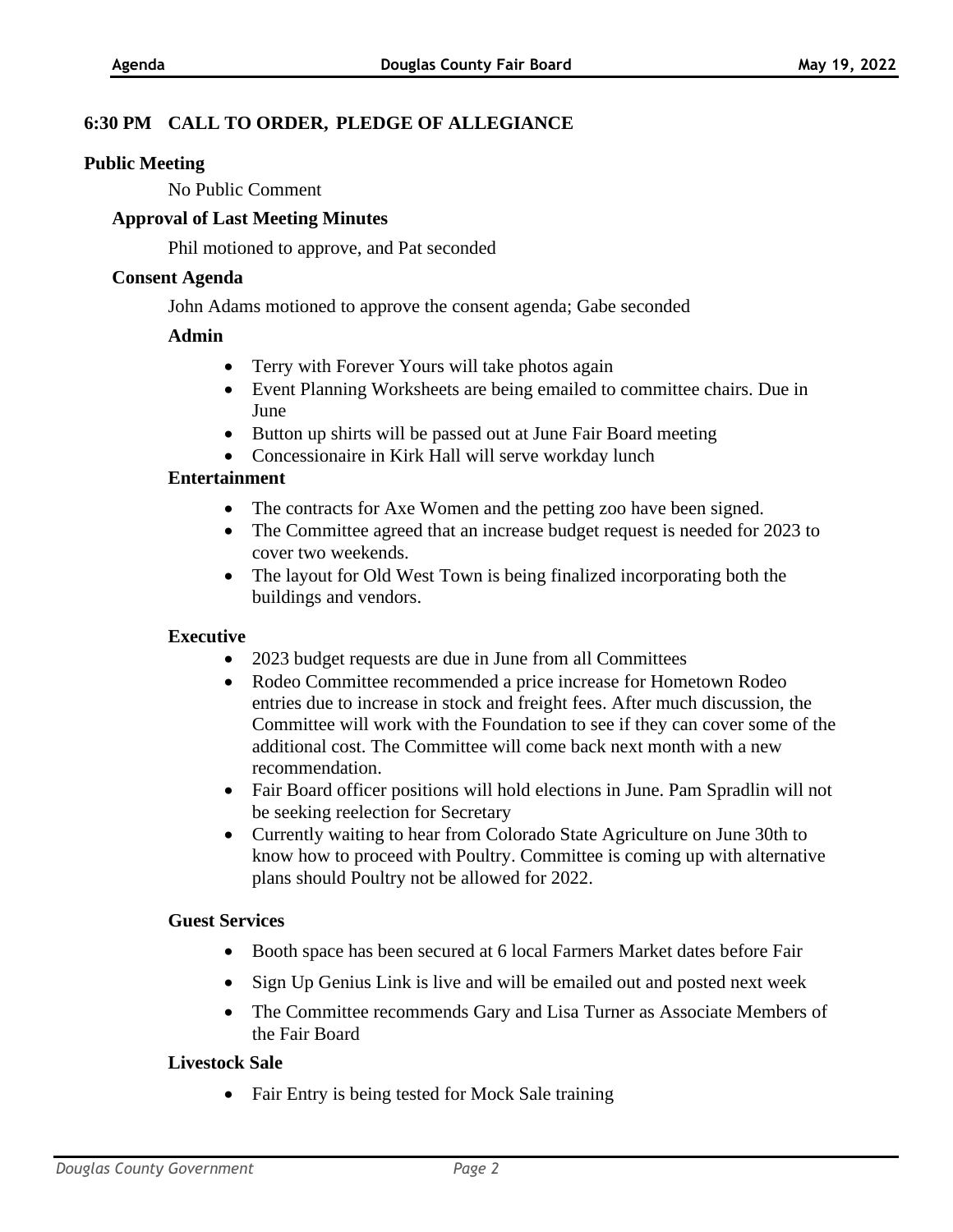- Mock Sale is 6 pm on July 13th in Pavilion
- Gary Debus and George Geiger will be the Auctioneers for the Sale
- Committee is confirming clerks and other sale helpers

## **Marketing**

- The Committee recommends moving forward with advertising with 106.7 The Bull
- The Committee recommends moving forward with the Branded Maverick Marketing and social media influencer Allison Wiens
- Royalty is going to several Rotary meetings as well as schools and farmers markets to market the Fair & Rodeo

#### **Rodeo**

- Due to increased Hometown Rodeo stock fees, the Committee made the recommendation to increase cattle stock charge from \$29.00 to \$40.00 and goat stock charge from \$8.00 to \$30.00.
- Due to increased Hometown Rodeo stock fees, the Committee made the recommendation to increase Mutton Bustin' participation fee from \$20.00 to \$25.00.
- The Committee finalized their plans for the PRCA youth camp.
- The Committee agreed to meet one week early in June to finalize their budget request for 2023. This way it can be ready for the Executive meeting on June 9th.

#### **Show Management**

• No May Meeting – Individual Superintendent Meetings

#### **Treasurer's Report cover this from**

#### **Reports from other groups**

**FFA –** Bailey Fischer updated the committee on FFA's new officers decided at their banquet

**Youth Council –** Tori Checkal reminded everyone that June show is coming up, and elections are in June.

#### **Regular Agenda**

#### **Staff Report**

Tim announced that Josh Turner will be the artist for the concert on July 29<sup>th</sup>. 325 tickets sold in 24 hours since going on sale. We are also looking at a second artist for an after party.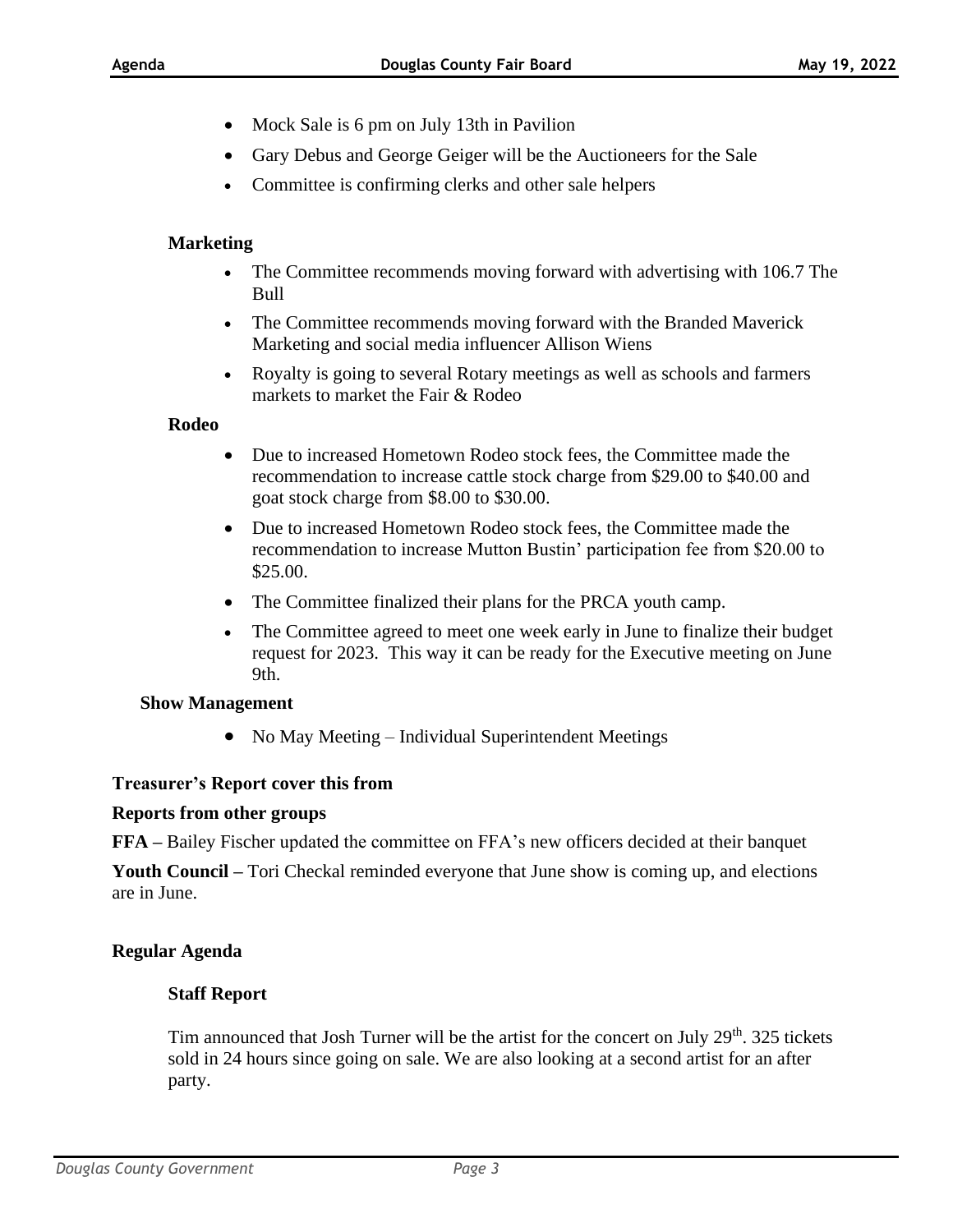# **Ticket Sales Update:**

Farm to Table - 14 Thursday Rodeo - 23 Friday Rodeo - 45 Saturday Rodeo - 240 Sunday Rodeo - 38

Cindy Duckworth was introduced as the new Fair Foundation President

Cindy gave an update on the Cowboy Ball on May  $7<sup>th</sup>$ . Cindy said it was successful and is hopeful it exceeded last years profits. This year is the 10<sup>th</sup> anniversary of the Fair Foundation. The Foundation will be fundraising at Elephant Rock June 5th and 6th and will need help serving beer at beer tent. Ghost Town Hoedown Oct. 22.

## **Old Business**

John shared that the Hometown Rodeo contracts have been signed by us and are waiting

on contractors. Stock charges are going up and the foundation has expressed interest in

subsidizing part of the amount, \$1,000. We are raising rates as well.

# **New Business**

Dean reminded everyone that election of new officers happens in June each year. If you are interested submit your name.

Pam announced that she will not be renewing her position as Secretary, please let Dean

know if you are interested in that position, all current officers are continuing in their

roles.

# **Poultry Update-**

Hayden updated that there is no movement on the deadline for the ban being lifted. There have been more cases and more deaths. The committee is looking into virtual ID day options and working with CSU for alternate activities for shows. End of this month or beginning of June they will see what real options are.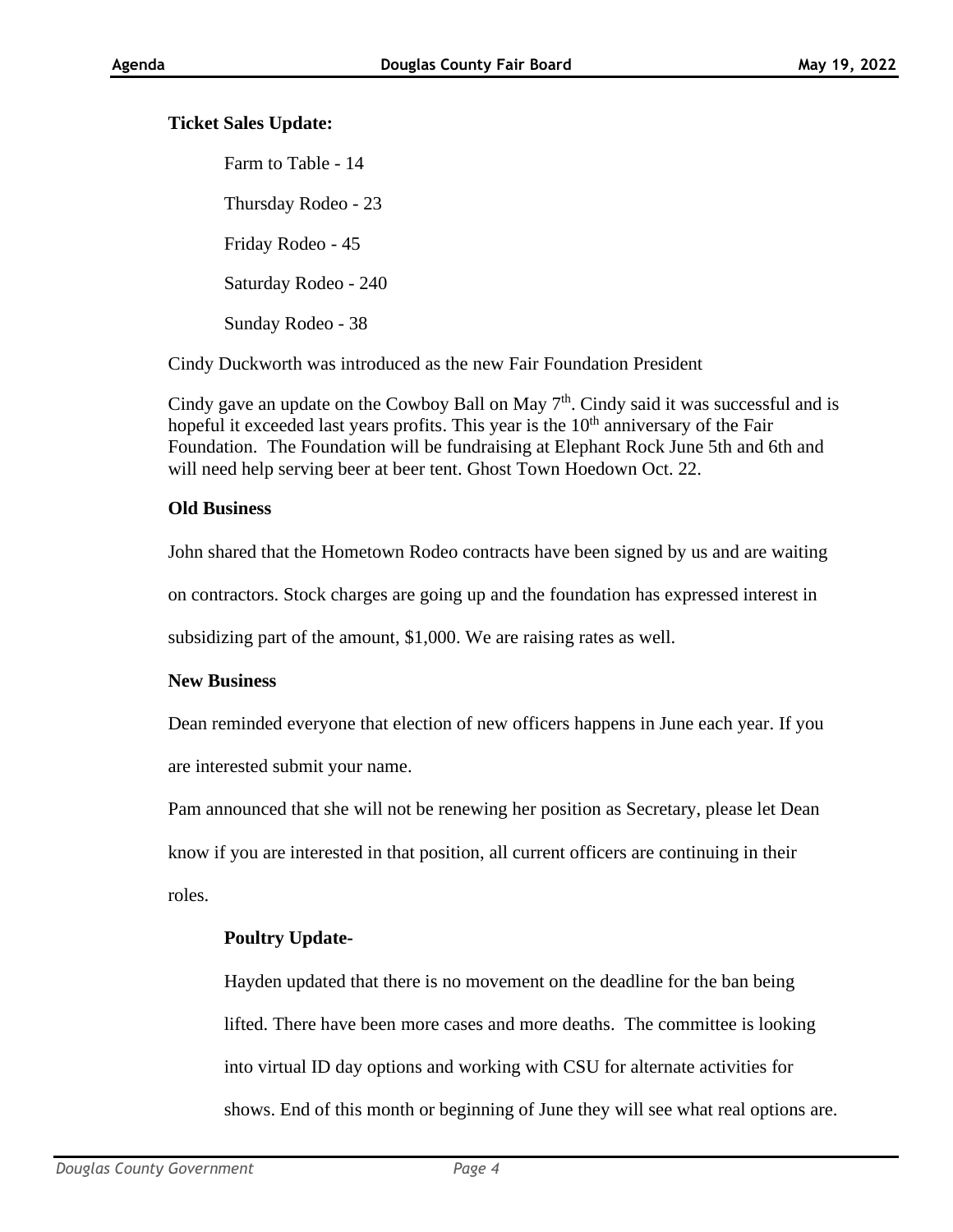## **Livestock Sale Update-**

Sale committee is using Fair Entry. No options for online add-ons this year, in person only. Committee will go to Leaders and Youth council to announce this and include in Thursday email blast.

#### **Budget-**

Dean requested that we go through each committee and the chair will share their 2023 budget requests.

#### **Administrative-**

Admin committee is requesting an additional \$10,000 to cover additional security costs for the first weekend.

#### **Show Management-**

Show Management is finalizing budget but needing more money for awards and needs more panels for pens in the barns. They are short about 40 pens and will probably need to change the layout of the barn. Trailer estimated at \$5,000 and \$50,000 for panels. Scott suggested we look at panels that match, and how old ones work better

#### **Livestock Sale-**

Virtual auctions for anyone to buy is the the way it's going. Need to work with a

company that can provide that for us in future years \$7,500 requested again.

#### **Entertainment-**

Entertainment will request \$20,000 again for the same reasons as last year.

# **Rodeo-**

Rodeo will be asking for \$44k for large rodeo, \$30k for stock contractors.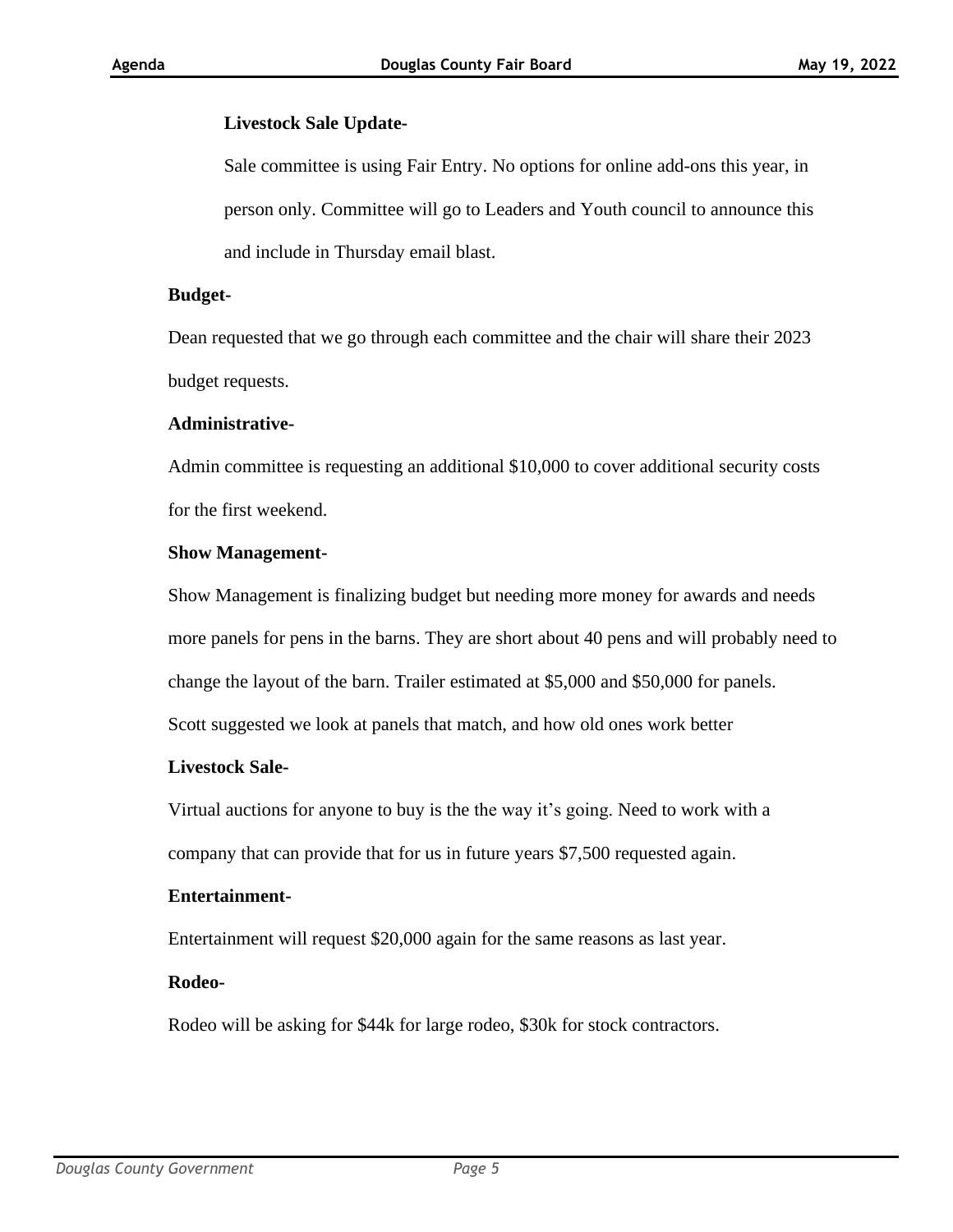# **Guest Services-**

No additional funds requested

## **Marketing-**

No additional funds requested

Tim mentioned that across the board we'll need to consider additional funds based on increases in services for all things right now.

## **Director Comments**

The parking lots will be formatted a new way this year which will gain 400 parking spaces. Also continuing the discussion of expanding at the softball fields.

Phil will provide Tim information on specific needs for the Livestock Sale for new pavilion.

Dean mentioned that based on conversations with the Commissioners, they want the fair to grow and continue to engage the community.

Tim also agreed the commissioners are happy with the progress and direction we are going.

Luanne agreed and added Teal was excited when he visited the Fairgrounds this week.

#### **Other Business**

The Chamber had a meeting about the parade with Fair Board and staff. This year we are joining others and helping more. Will need volunteers onsite day of.